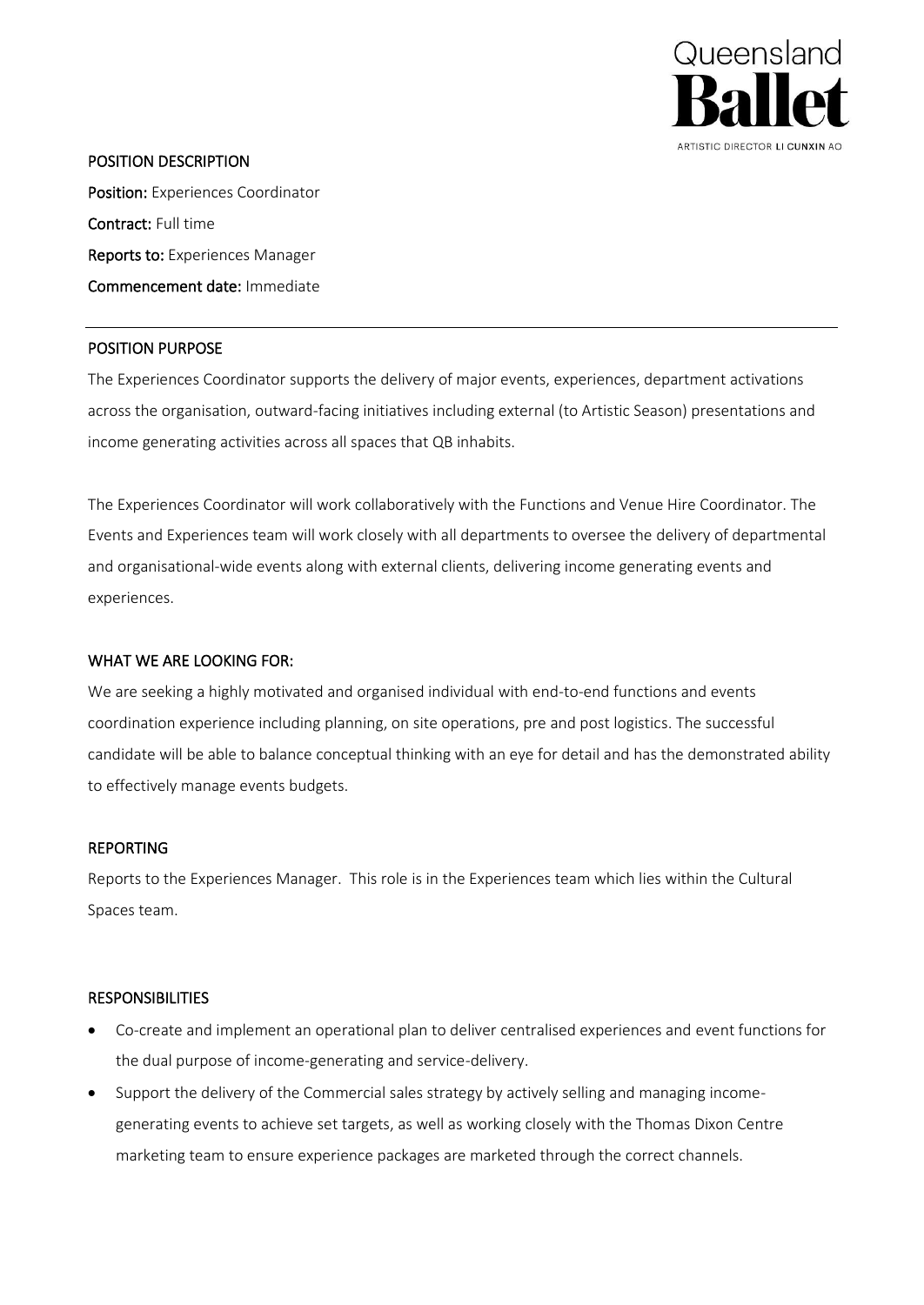- Coordinate the delivery of all experience and front of house requirements for QBA artistic seasons, including in-season hospitality, foyer theming, opening and closing night celebrations and booking of event casuals
- Provide support to the Experiences Manager where required for all artistic seasons including activation experiences, opening night celebrations and in-season hosting
- Work within the broader Cultural Services team to deliver a suite of TDC Programming and Events
- Continue to develop and implement effective working processes and protocols across the organisation to ensure professional and safe delivery of all events on QB brand
- Coordinate event logistics and budget when delivering external and internal events to an agreed set target, quality and in line with QB's values
- Provide project management, including budget management and financial administration on all assigned events and experiences
- Regular use of relevant QB implemented software systems such as Artifax and EventsAir to assist in the delivery of events and experiences. This position will be the teams' Tessitura 'Super User'.
- Collaborate with the Functions and Venue Hire Coordinator and HR department to deliver a suite of engaging internal events to connect all of QB with our pillars, including social events, social welfare awareness and charity days
- Work alongside the Venue Operations Manager where necessary to ensure that events and experiences are scheduled and confirmed with spaces, front of house casuals and other requirements.
- Provide additional administrative support to the broader Cultural Services team as required including;
	- o WIP (work in progress) agenda for relevant project meetings;
	- o Experiences scheduling and internal staff management; and
	- o Budget administration for projects assigned by Experiences Manager
- Ensure effective working processes and protocols across the organisation to ensure professional and safe delivery of all events on QB brand.

# KEY CRITERIA

- 1. A relevant degree in hospitality management, events management or a minimum of 2+ years' experience in a similar role with a proven track record of organizing successful events.
- 2. A proactive problem-solving approach, combined with the ability to remain calm and work effectively in a fast-paced events environment, whilst ensuring a high level of detail for all events and compliance with relevant safety requirements.
- 3. Outstanding communication and negotiation skills with the ability to manage relations with a wide variety of external suppliers and internal stakeholders.
- 4. Highly organised with exceptional time management skills and the ability to multi-task and meet deadlines.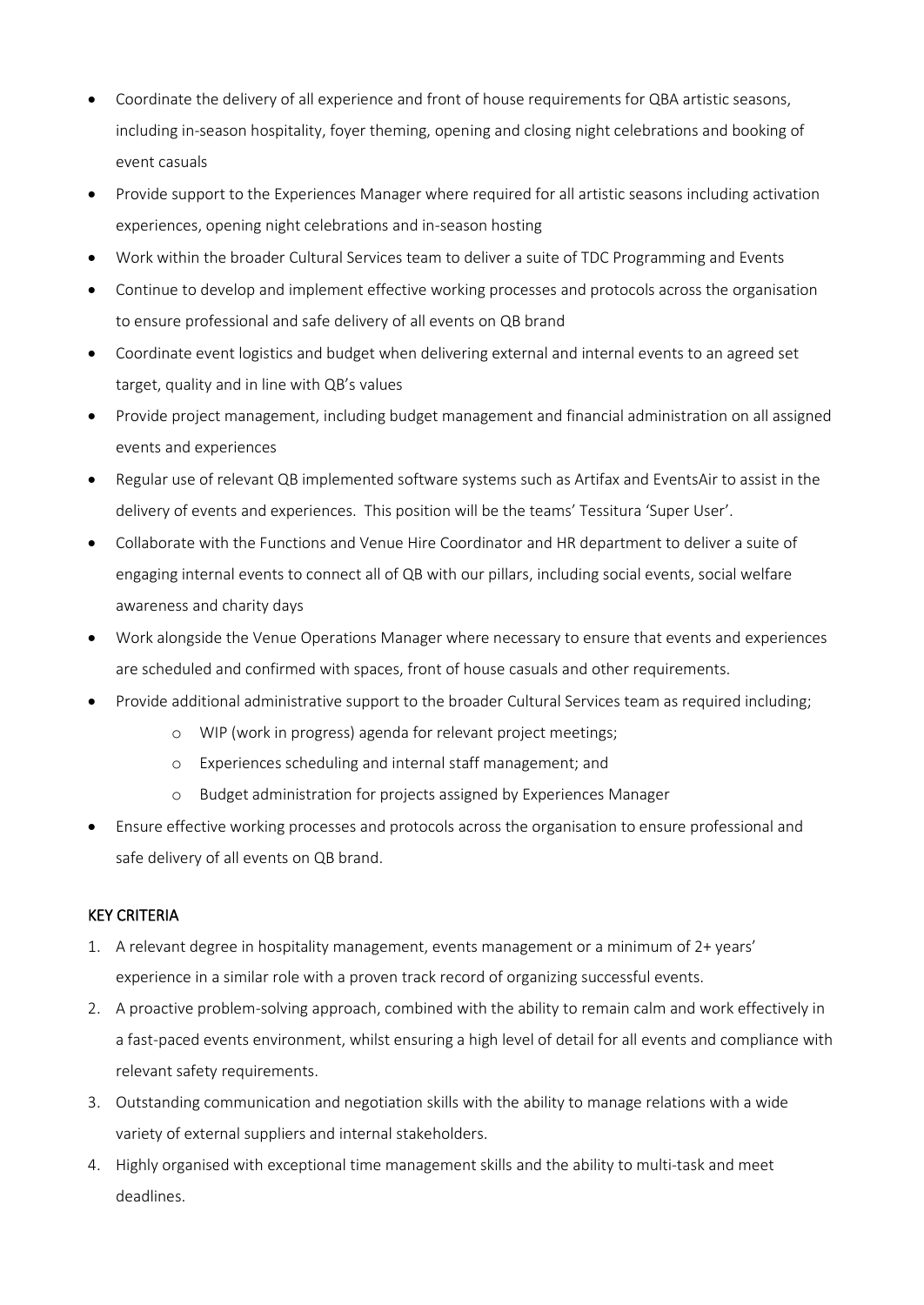5. Proficient in MS Office suite and comfortable in the provision of events and budget administration support.

### ADDITIONAL REQUIREMENTS

- RSF and RSA certificates
- Flexibility around work schedules

# ABOUT QUEENSLAND BALLET

Queensland Ballet is a vibrant, creative company which connects people and dance across Queensland. We offer a program of world-class productions of the best classical ballets and inspired contemporary dance works. The Company engages renowned choreographers and designers from around the world and nurtures emerging local talent by presenting exciting new works in an intimate studio series. With a culture of creativity and collaboration, complemented by an active program of engagement with our communities, Queensland Ballet has become the central hub for dance in the State. Our dancers are acclaimed for the technical excellence and versatility, and our annual program offers diversity in style, audience focus and geographic reach, with up to 100 performances in Brisbane and tours to regional Queensland. When we open our doors, we welcome home all in our community. Our three homes form the foundations of our Artistic, Academy and Community pillars. We have designed each home with people at heart.

**Thomas Dixon Centre**  $-$  our headquarters and home to our artists and arts workers. The facilities at Queensland Ballet's home in Thomas Dixon Centre in Brisbane's West End allow the Company to offer a full range of training and community access programs, including public dance classes.

Queensland Ballet Academy — home to our arts students and teachers. We are committed to providing a pathway for young talent through the Queensland Ballet Academy. Queensland Ballet is dedicated to the pursuit of artistic excellence, dance education and innovative presentation of classical repertoire.

Roy and Nola Thompson Production Centre — will be home to our arts makers. With bold and confident ambitions for the future, we proudly build upon the legacy of many creative and gifted artists who have been part of the Company's rich history since 1960 as we continue to create magic and enrich lives with the development of Queensland Ballet's Production Centre.

### OUR VALUES AND PRINCIPLES OF COMMITMENT

With bold intentions to be unconstrained we will create magic and enrich lives by delivering across four core pillars: Artistic, Academy, Arts for All and Cultural Spaces. Influenced by five core values and our principles of commitment, all that we do and all that we will remain true to the four core pillars.

1. Brilliance: We are world class in all that we do – we inspire excellence on stage, in studio, in business and in community.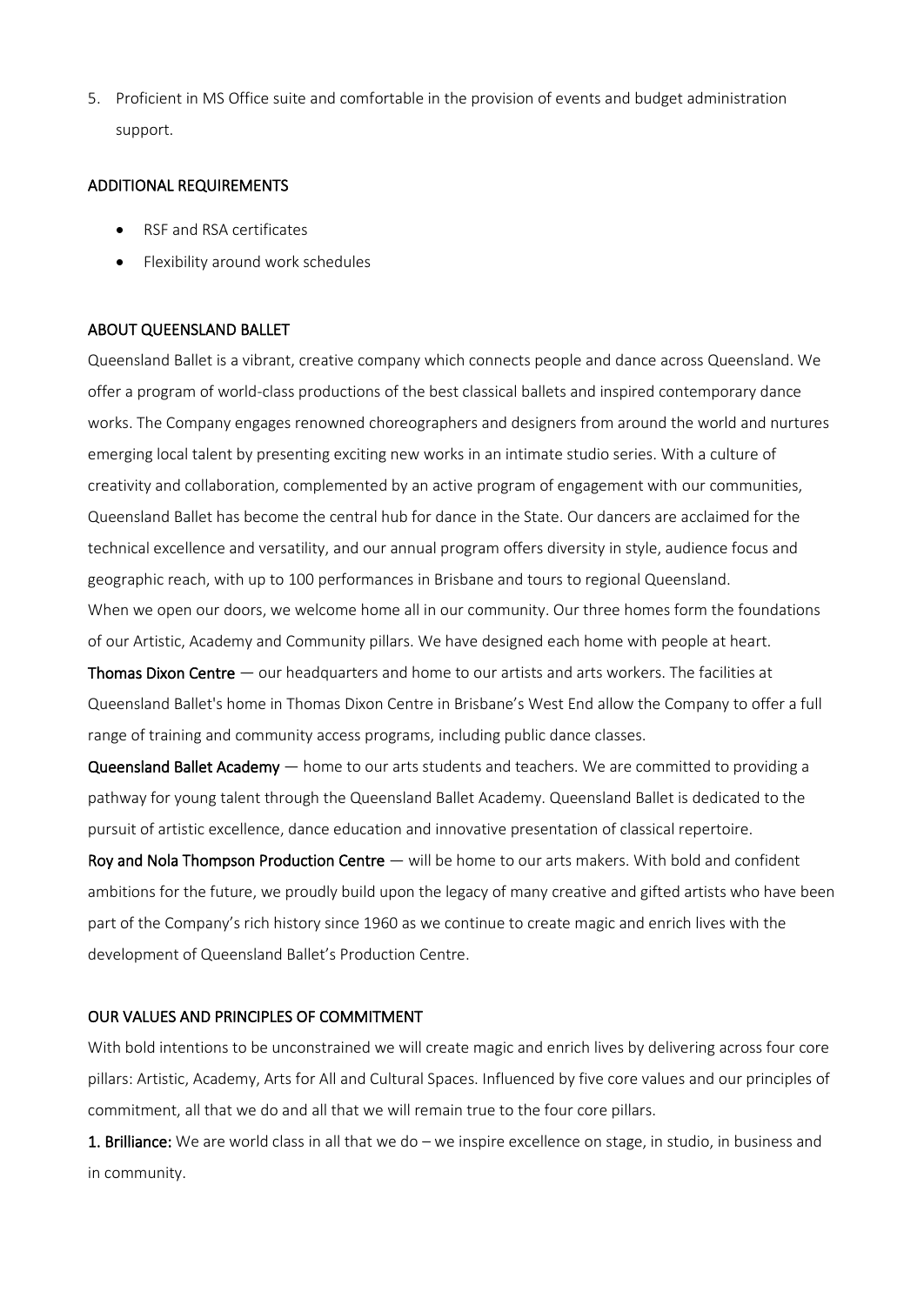2. Creativity: We are creative in every endeavour – we nurture our artform, artists, students and arts workers by exploring possibilities and responding to opportunities with agility.

3. Passion: With Queensland in our hearts – we celebrate our diversity, our heritage and our love of the artform through heartfelt connections.

4. Wellbeing: We promote wellness across society – we pledge to make a positive impact across all dimensions of wellbeing; social, cultural, emotional, physical, environmental and intellectual.

5. Integrity: We commit to Sustainable practice – we foster a culture of ethical behaviour that is anchored in community, integrity and legacy.

#### GENERAL INFORMATION

#### Recreation Leave

20 working days per year (pro-rata)

### Personal/Carer's Leave

Ten working days per year (pro-rata)

### Probationary Period

Six months from commencement.

### Hours of Work

Office hours are nominally 9.00 am to 5.00 pm, Monday to Friday but the appointee is regularly required to be available to work after hours and on weekends as required. This role is required to work, 10am – 6pm, and 12pm – 8pm on functions and events days, as required. Some inter and intra state travel may also be required.

#### Salary

Salary will be negotiated with preferred candidate. Superannuation is paid into the superannuation fund of your choice, currently at the rate of 10%.

#### **BENEFITS**

Queensland Ballet provides a supportive and collaborative team environment combined with the opportunity to play an integral role in a dynamic and progressive organisation that is paving the way for the future of Ballet in Queensland. Our employees have access to weekly dance classes and various other health and well-being initiatives.

# APPLICATION PROCESS

To apply for this position please forward a covering letter, current resume and one page statement addressing the key criteria to Candice Sheldon, Head of Human Resources via email: [joinus@queenslandballet.com.au](mailto:joinus@queenslandballet.com.au)